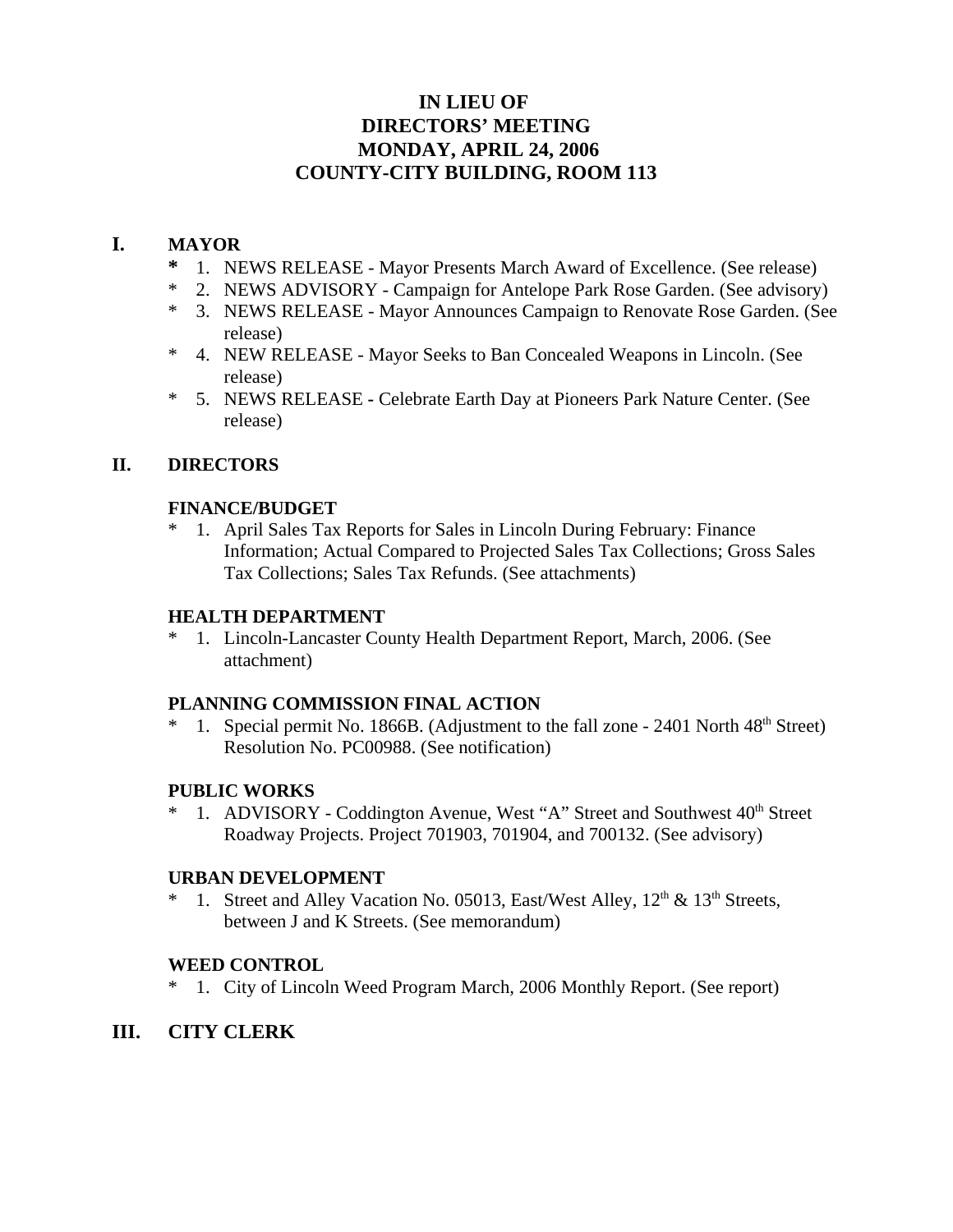### **IV. COUNCIL REQUESTS/CORRESPONDENCE**

#### **ROBIN ESCHLIMAN**

\* 1. Request to Steve Hubka, Budget Officer - RE: Weeks ago the City had deficit of \$6 million-What is it now? - RFI#4 - 04/12/06.

### **ANNETTE McROY**

\* 1. Request to Karl Fredrickson and Ken Smith, Public Works & Utilities Dept. - RE: Parking management study update - RFI#170 - 04/19/06

# **V. MISCELLANEOUS**

- 1. Letter from Cornelius Moore, RE: Complaint regarding jail medical treatment. (See letter/Also distributed in Council packets)
- \* 2. Letter from John Bussey RE: Bill LB1086. (See letter/Also distributed in Council packets)

#### **Emails/letters in support of relocation of Glenn Hillhouse's CARSTAR business**:

- **3.** Letter received from Frank & Cindy Wimmer. (See letter)
- \* **4**. Letter received from Charles H. Gates. (See letter)
- \* **5**. Letter from Norbert Zaenglein, Nebraska Autobody Association. (See letter)
- \* **6.** Letter from Jeff Munns, Jeff Munns Agency, Inc. (See letter)
- \* **7**. Email from Virgil L. Carner, Orchard Park, Inc. (See email)
- \* **8**. Email from Norma E. Wittmaack. (See email)
- \* **9**. Email from Kenneth P. Bradshaw. (See email)
- \* **10**. Email from Jerry and Jean Jordan. (See email)
- \* **11**. Email from Joan L. Smith. (See email)
- \* **12.** Email from Steven Folsom, President of Nebraska Corvette Association. (See email)
- \* **13.** Email from Larry King. (See email)
- \* **14.** Email from Clay Strombeck. (See email)
- \* **15.** Email from Bruce A. Miller, M.D. (See email)
- \* **16.** Email from Clark A. Wilcox. (See email)
- \* **17.** Letter from Janis Lipins. (See letter)
- \* **18.** Letter from Shalla Powell. (See letter)
- \* **19.** Letter from I. MacDonald. (See letter)
- \* **20.** Letter from Vicki Powell. (See letter)
- \* **21.** Letter from Bruce Younglove. (See letter)
- \* **22.** Letter from Carole Springer. (See letter)
- \* **23.** Letter from Roland Schroeder. (See letter)
- \* **24.** Letter from Swanson Russell Associates, Don Henderson. (See letter)
- \* **25.** Letter from Laura M. Bell. (See letter)
- \* **26.** Letter from Darin Rich. (See letter)
- \* **27.** Letter from Jane Rolf. (See letter)
- \* **28.** Letter from Dawn Nowka. (See letter)